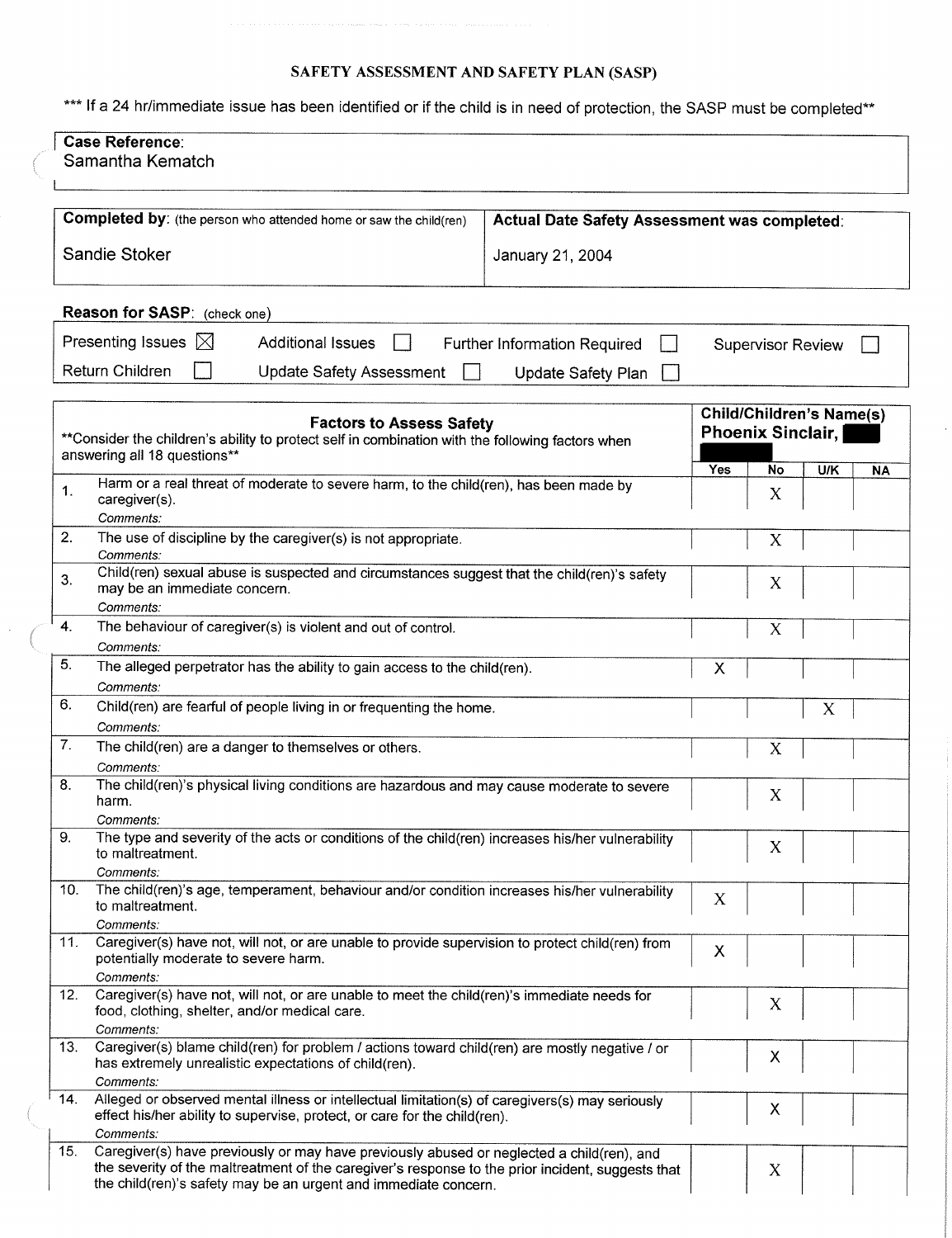# SAFETY ASSESSMENT AND SAFETY PLAN (SASP)

|     | Comments:                                                                                                                                                           |  |  |
|-----|---------------------------------------------------------------------------------------------------------------------------------------------------------------------|--|--|
| 16. | Caregiver(s) may be a victim of domestic violence that affects caregiver's ability to care for<br>and/or protect child(ren) from imminent, moderate to severe harm. |  |  |
|     | Comments:                                                                                                                                                           |  |  |
| 17. | Alleged or observed drug or alcohol use of caregiver(s) seriously affects his or her ability to<br>supervise, protect, or care for the child(ren).                  |  |  |
|     | Comments:                                                                                                                                                           |  |  |
| 18. | The family is about to flee or refuse access to the child(ren).                                                                                                     |  |  |
|     | Comments:                                                                                                                                                           |  |  |

### **SAFETY PLAN**

\*\*lf you determined that child(ren) was unsafe (selecting "yes" to any question or you do not have enough information please indicate what action w as completed to keep the child(ren) safe\*\*\*

| <b>Action to Protect Children</b> | <b>Person Responsible for Action</b> | <b>Date Action Occurred</b><br>(yyyy-mmm-dd) |
|-----------------------------------|--------------------------------------|----------------------------------------------|
|                                   |                                      |                                              |
|                                   |                                      |                                              |
|                                   |                                      |                                              |
|                                   |                                      |                                              |

 $\langle$